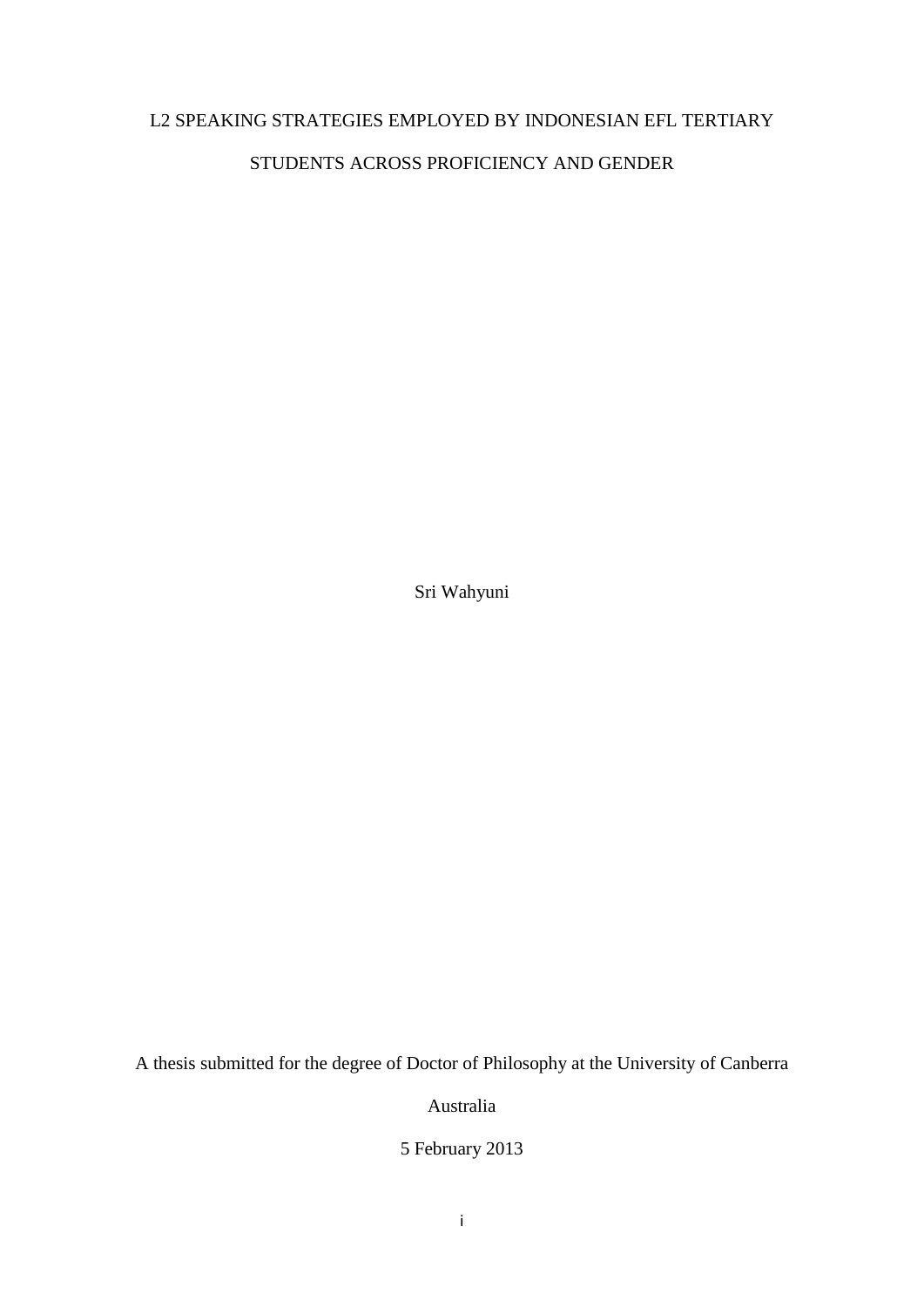#### **ABSTRACT**

This study investigates L2 speaking strategies used by Indonesian EFL tertiary students. The study addresses what strategies the students use in relation to L2 and speaking proficiency, as well as gender; how the students use the strategies; and why they use them in specific ways. It employs a mixed method approach, with a questionnaire, proficiency test, documents recording the students' speaking grades obtained at Gajayana University of Malang, speaking learning diaries, and interviews as the data collection instruments. Data collected by means of quantitative methods include questionnaires ( $N = 65$ ), students' L2 proficiency scores ( $N =$ 65), and students' speaking grades ( $N = 65$ ). Data collected by means of qualitative methods constitute speaking learning diaries ( $N = 20$ , 4 each) and interviews ( $N = 20$ ). The study demonstrates that the students used a wide range of strategies that spread over six strategy groups, favouring metacognitive strategies. Regarding strategy use in relation to learner factors, the study reveals a statistically significant relationship between L2 proficiency and students' overall strategy use. It also shows that speaking proficiency and gender significantly affected the use of affective strategies only. The study also demonstrates that the students used strategies consciously, confidently, effortfully, or persistently because of the usefulness of the strategies or pleasure in using them. Implications for Indonesian EFL teachers, curriculum developers, and students are made.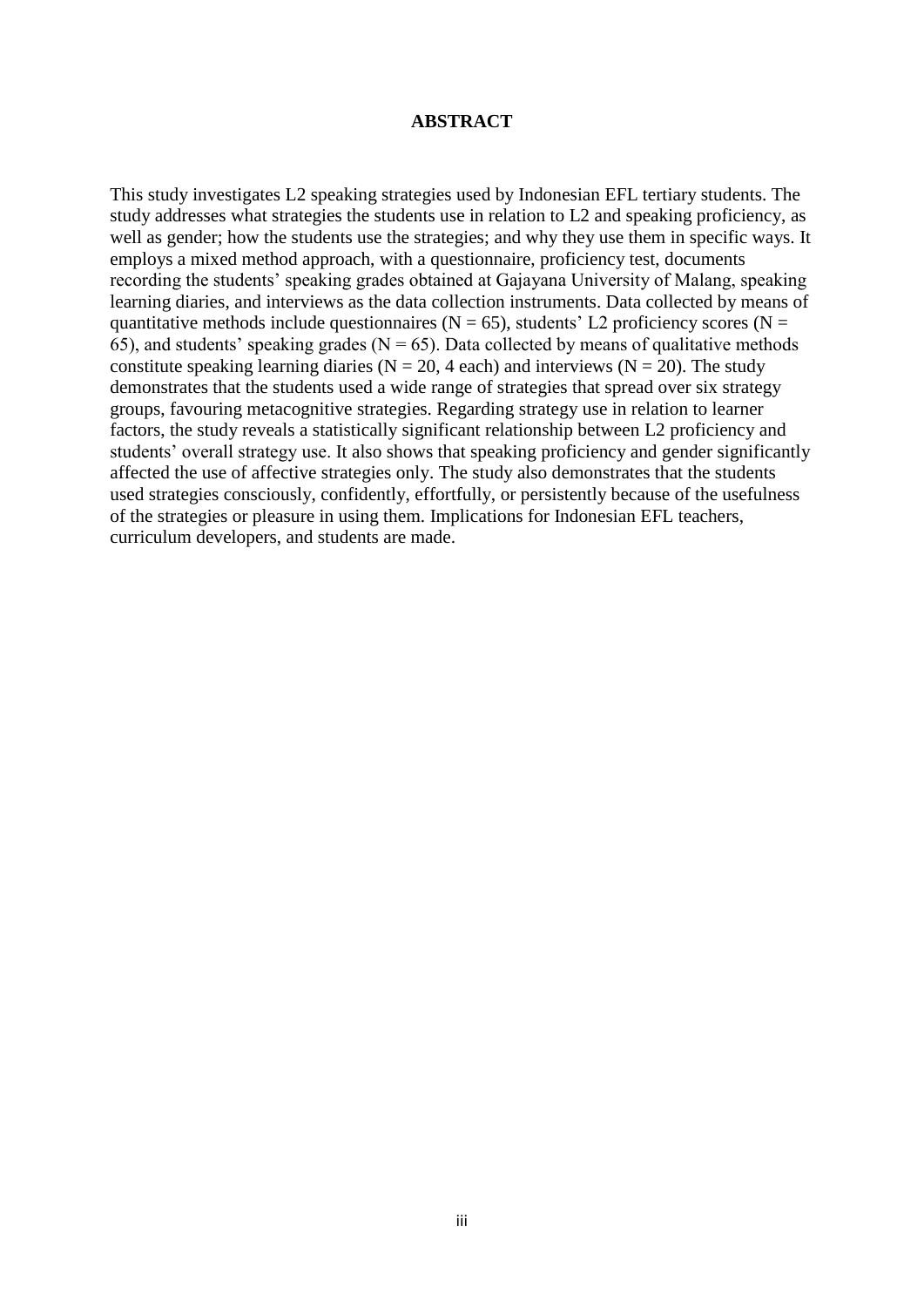#### **ACKNOWLEDGMENTS**

I would like to express my deepest gratitude to Dr. Elke Stracke and Dr. Jeremy Jones for guidance, ideas, and feedback given to me throughout the research supervisory process. Such abundant assistance has played a crucial role in my success in carrying out this research. Additionally, interactions with both of them have undeniably taught me a good many 'lessons' that help me become more mature in handling professional and personal matters in my life.

I would also like to sincerely thank the Indonesian Directorate General of Higher Education for the financial support they made available to me. Without their sponsorship, my dream of pursuing a PhD would have remained a dream. Likewise, my gratitude goes to Gajayana Educational Foundation and Gajayana University of Malang for their support, in any form, throughout the research process.

Finally, I would like to thank colleagues whose assistance at certain stages of the research process has significantly contributed to the completion of this study: in alphabetical order Mr. Abdurrohman, for constant help regarding distance access of certain documents; Dr. Gunadi, for assistance concerning statistical data analysis; and Ms. Pradnya Paramita Dewi, for her tireless assistance during the data collection in the field.

vii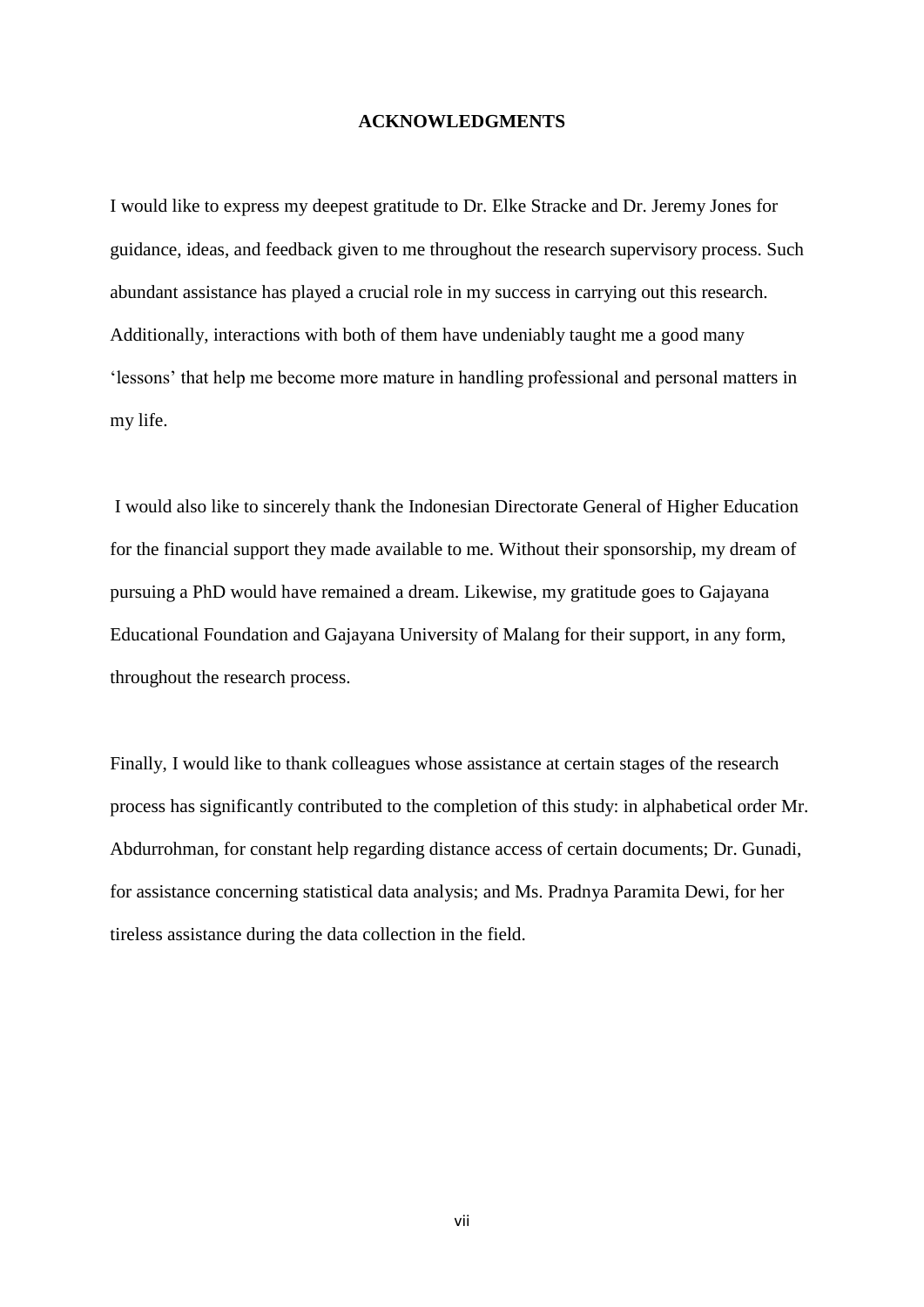### **TABLE OF CONTENTS**

### 1. Chapter one: INTRODUCTION

| 1.2.3 Research position in the literature and the Indonesian context15                      |
|---------------------------------------------------------------------------------------------|
|                                                                                             |
|                                                                                             |
|                                                                                             |
|                                                                                             |
|                                                                                             |
| 1.6.1.1 Does proficiency in L2, in general, and speaking, in specific, significantly affect |
|                                                                                             |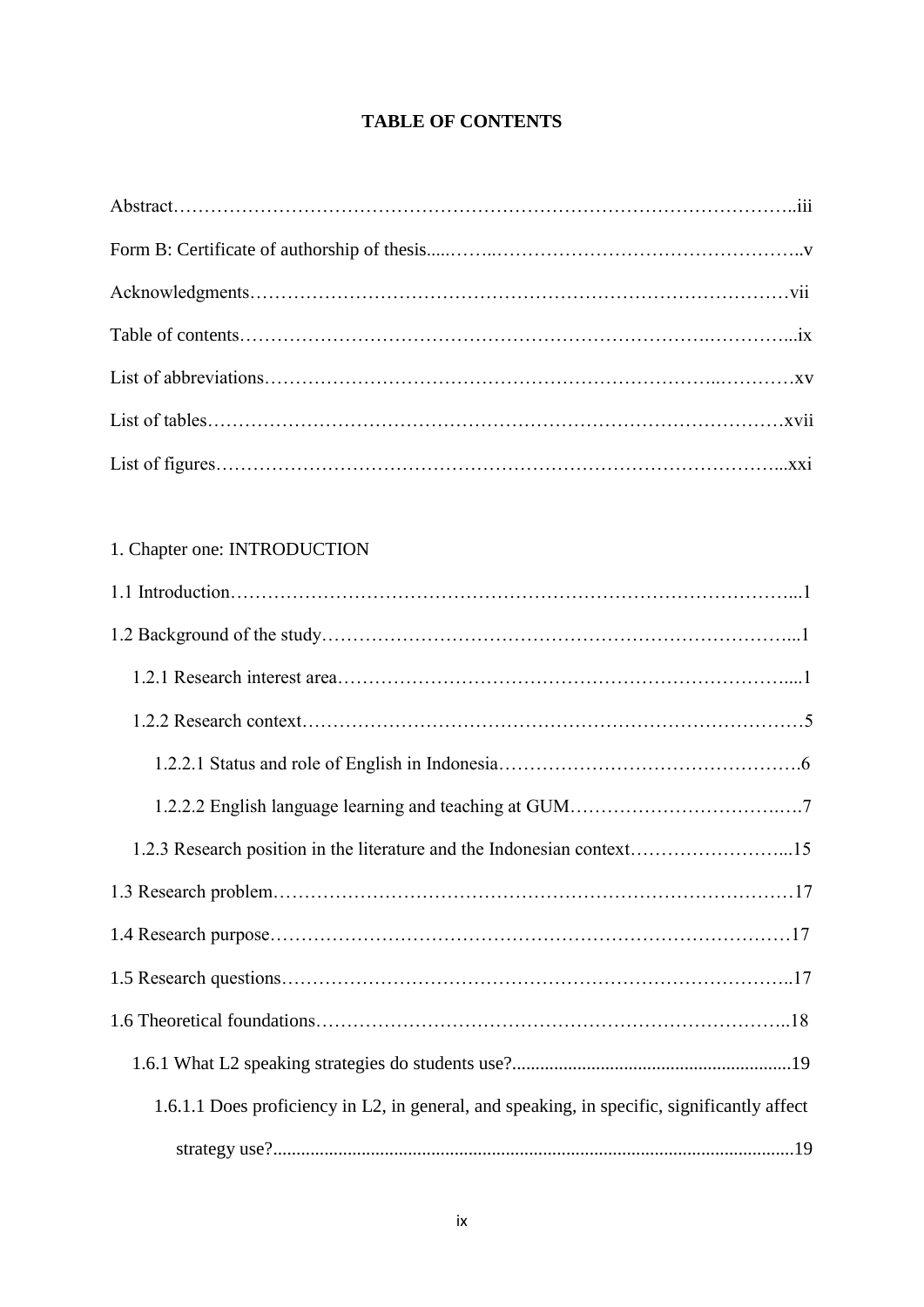# 2. Chapter two: LITERATURE REVIEW

| 2.5.1 L2 learning strategy studies outside the Indonesian context49                |  |
|------------------------------------------------------------------------------------|--|
|                                                                                    |  |
|                                                                                    |  |
|                                                                                    |  |
|                                                                                    |  |
|                                                                                    |  |
|                                                                                    |  |
|                                                                                    |  |
| 2.5.1.3.5 Reasons why students use language learning strategies in specific ways71 |  |
|                                                                                    |  |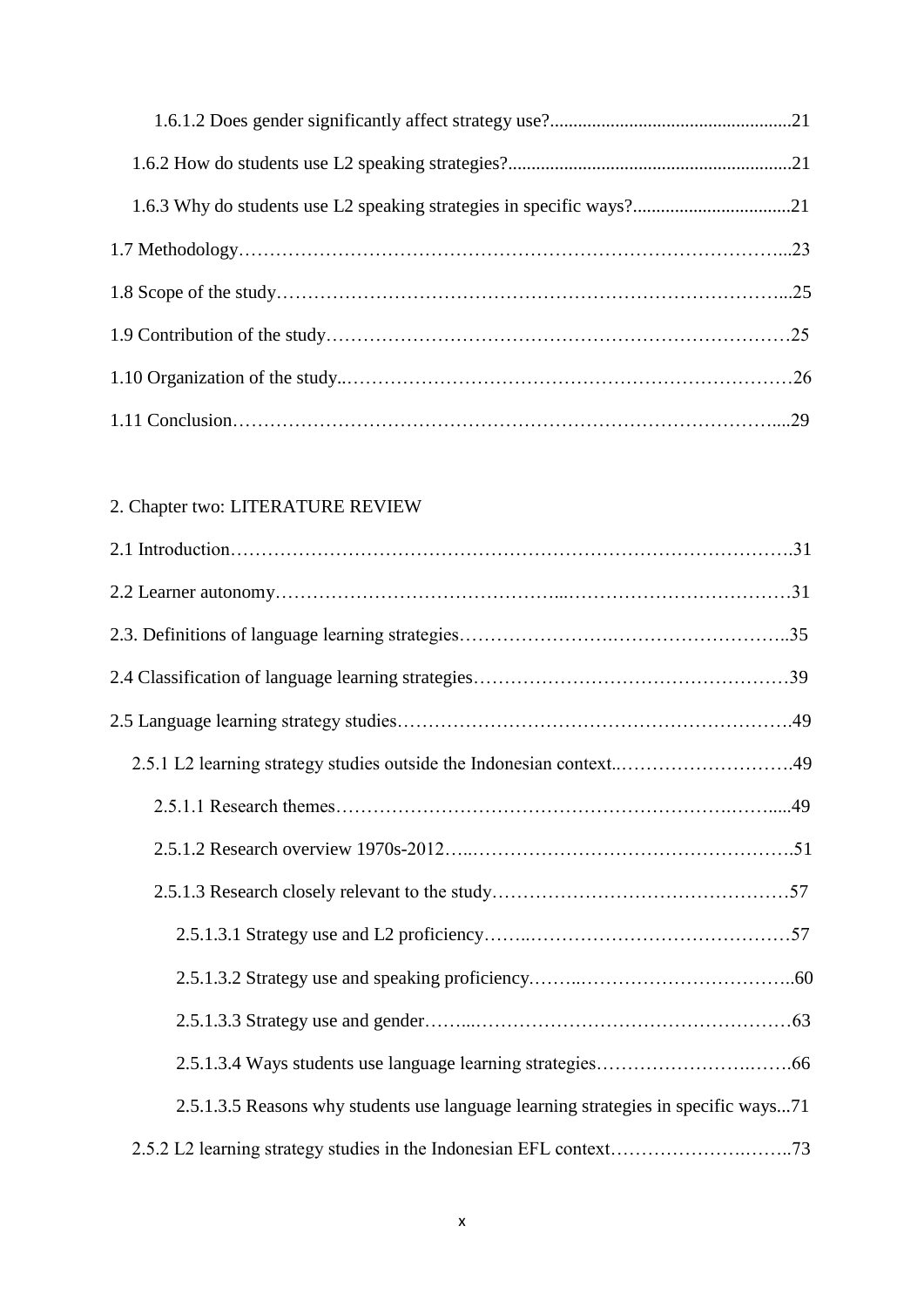|--|--|

# 3. Chapter three: METHODOLOGY

| 3.2.3 Rationale for the choice of the mixed method approach and the explanatory design.82 |  |
|-------------------------------------------------------------------------------------------|--|
|                                                                                           |  |
|                                                                                           |  |
|                                                                                           |  |
|                                                                                           |  |
|                                                                                           |  |
|                                                                                           |  |
|                                                                                           |  |
|                                                                                           |  |
|                                                                                           |  |
|                                                                                           |  |
|                                                                                           |  |
|                                                                                           |  |
|                                                                                           |  |
|                                                                                           |  |
|                                                                                           |  |
|                                                                                           |  |
|                                                                                           |  |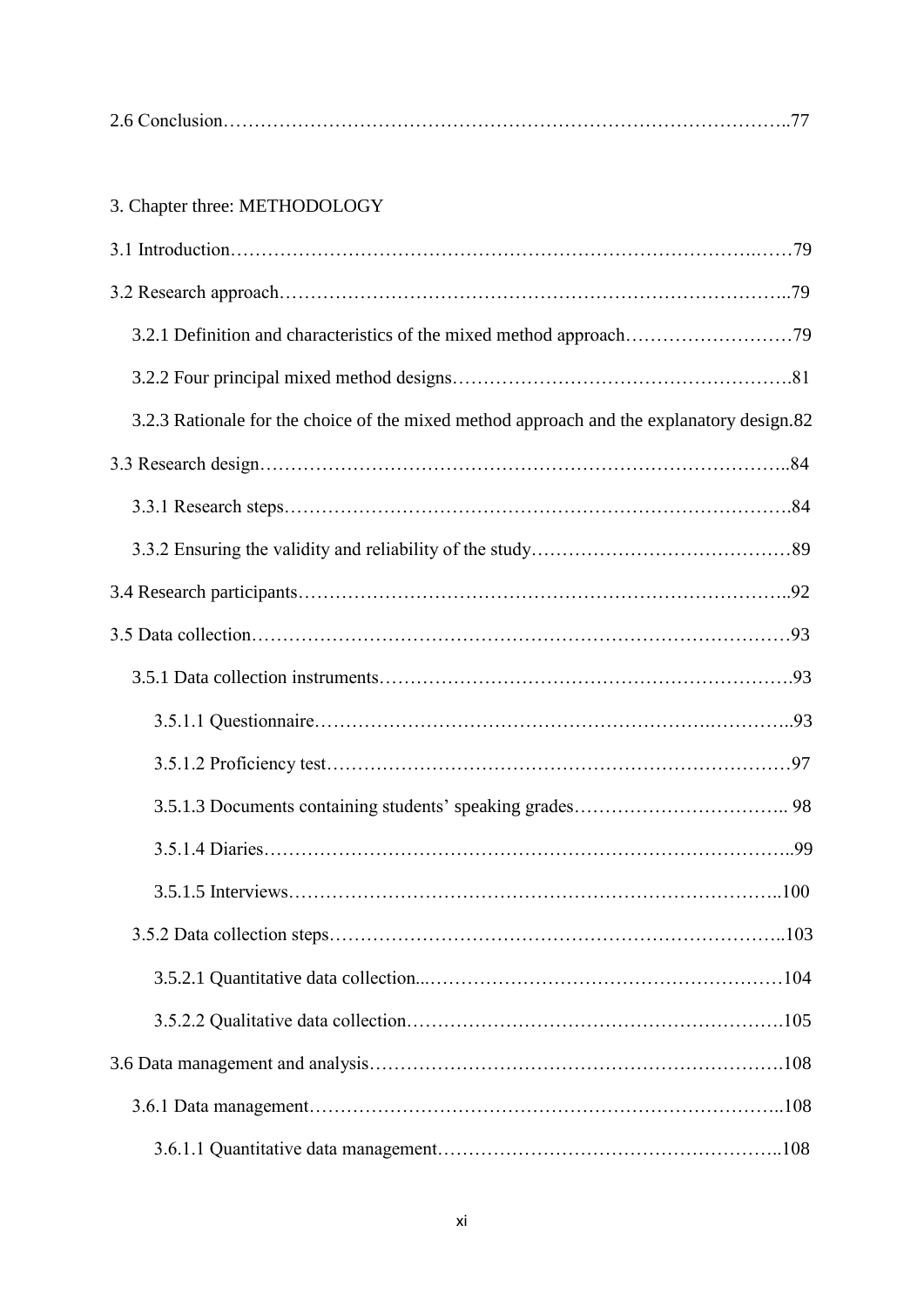| 3.6.2.3 Analytical techniques for the integrated quantitative and qualitative data119 |  |
|---------------------------------------------------------------------------------------|--|
|                                                                                       |  |

# 4. Chapter four: RESULTS OF DATA ANALYSIS

| 4.2.2 Strategy and strategy group that students favoured the most and least129 |  |
|--------------------------------------------------------------------------------|--|
| 4.2.3 Strategy use in relation to L2 and speaking proficiency131               |  |
|                                                                                |  |
|                                                                                |  |
|                                                                                |  |
|                                                                                |  |
|                                                                                |  |
|                                                                                |  |
|                                                                                |  |
|                                                                                |  |
|                                                                                |  |
|                                                                                |  |
|                                                                                |  |
|                                                                                |  |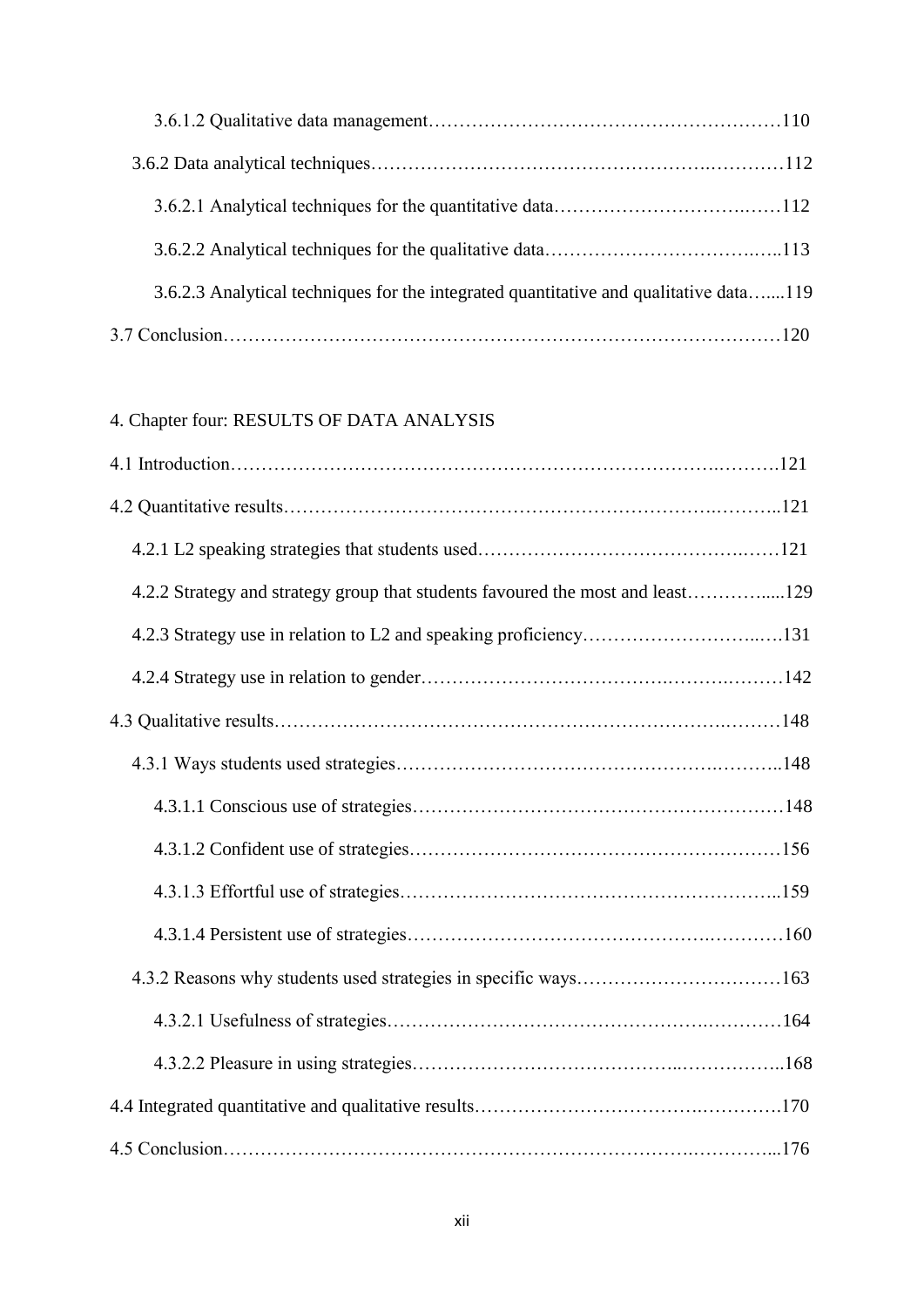## 5. Chapter five: DISCUSSION OF FINDINGS

| 5.3.1.1 What strategy and strategy group do students favour the most and least?185   |
|--------------------------------------------------------------------------------------|
| 5.3.1.2 Does proficiency in L2 and speaking significantly affect strategy use?187    |
|                                                                                      |
|                                                                                      |
|                                                                                      |
| 5.3.4 How do the qualitative findings explain L2 speaking strategies revealed in the |
|                                                                                      |
|                                                                                      |

### 6. Chapter six: CONCLUSION

| Appendix 1 Competency-based curriculum of the Department of English Language and |
|----------------------------------------------------------------------------------|
| Literature, Faculty of Letters, Gajayana University of Malang233                 |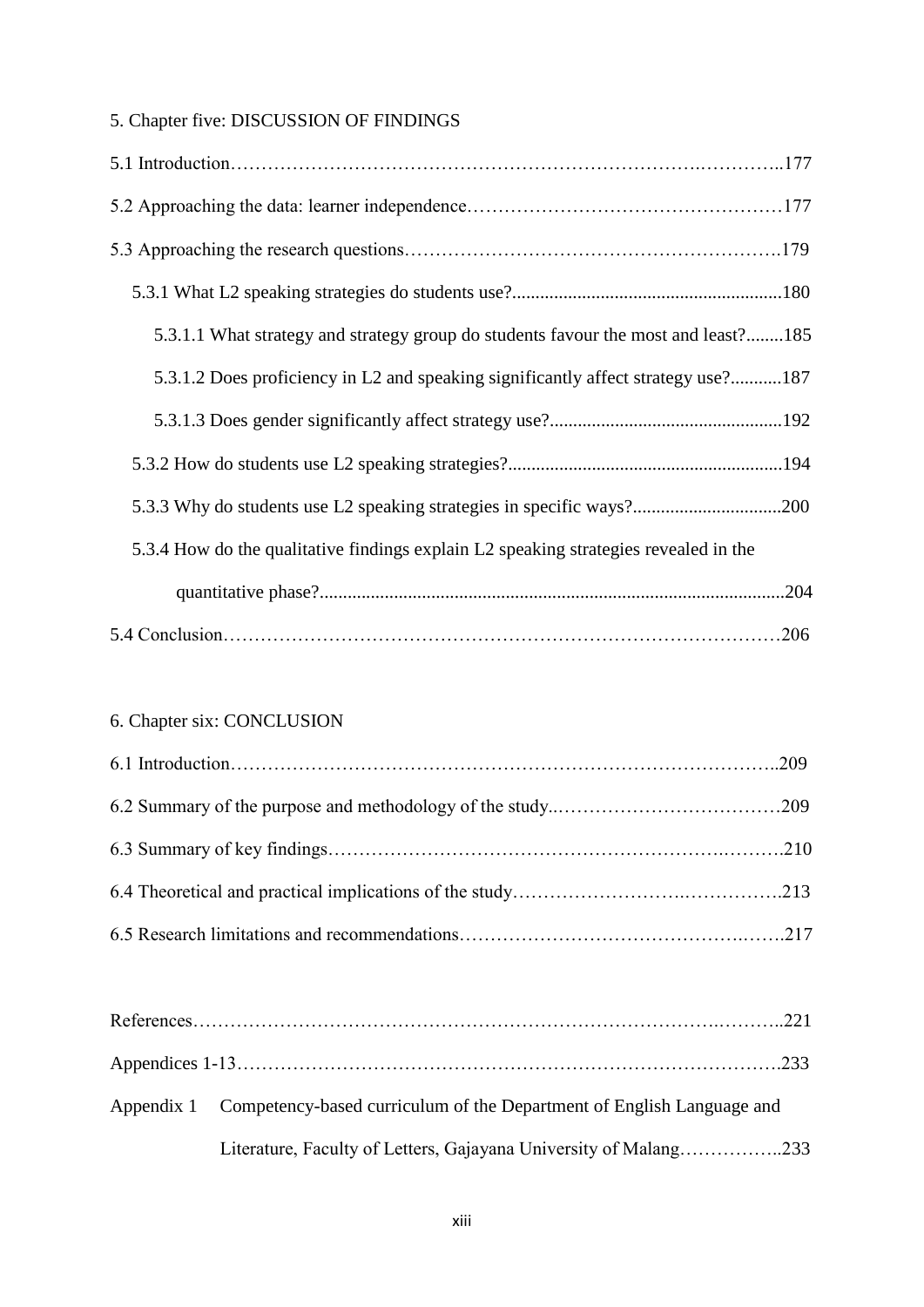| Appendix 2 |                                                                        |  |
|------------|------------------------------------------------------------------------|--|
| Appendix 3 |                                                                        |  |
| Appendix 4 |                                                                        |  |
| Appendix 5 |                                                                        |  |
| Appendix 6 |                                                                        |  |
| Appendix 7 |                                                                        |  |
| Appendix 8 |                                                                        |  |
| Appendix 9 |                                                                        |  |
|            |                                                                        |  |
|            |                                                                        |  |
|            |                                                                        |  |
|            | Appendix 13 An interview transcript followed by its English version283 |  |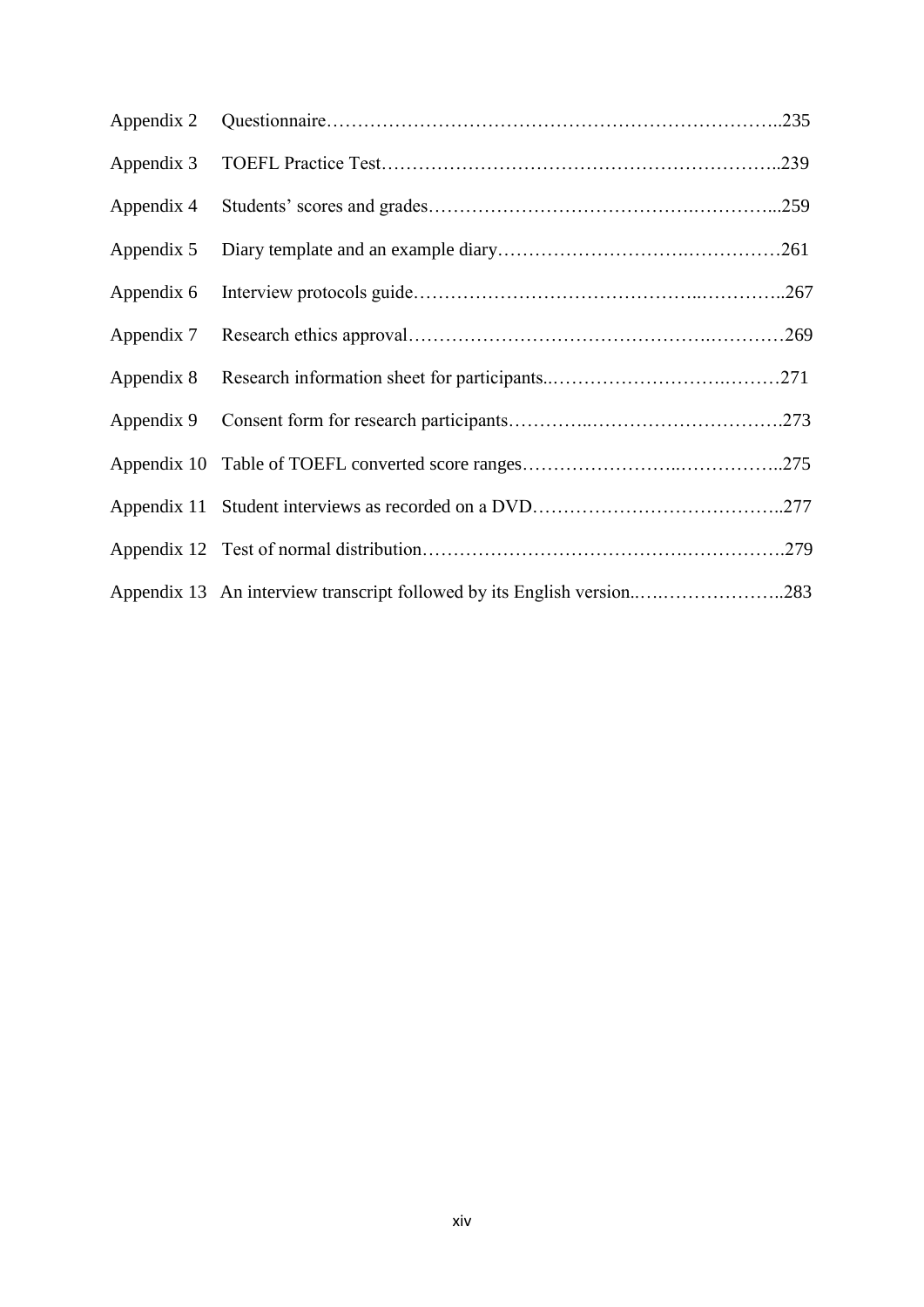### **LIST OF ABBREVIATIONS**

| <b>DELL</b>  | Department of English Language and Literature   |
|--------------|-------------------------------------------------|
| Di           | Diary                                           |
| <b>EFL</b>   | English as a Foreign Language                   |
| <b>ESL</b>   | English as a Second Language                    |
| <b>GECC</b>  | Gajayana English Conversation Club              |
| <b>GPA</b>   | Grade Point Average                             |
| <b>GUM</b>   | Gajayana University of Malang                   |
| Iv           | Interview                                       |
| L2           | Second Language                                 |
| <b>SAC</b>   | Self-Access Centre                              |
| <b>SILL</b>  | <b>Strategy Inventory for Language Learning</b> |
| <b>TOEFL</b> | Test of English as a Foreign Language           |
| <b>TSE</b>   | Test of Spoken English                          |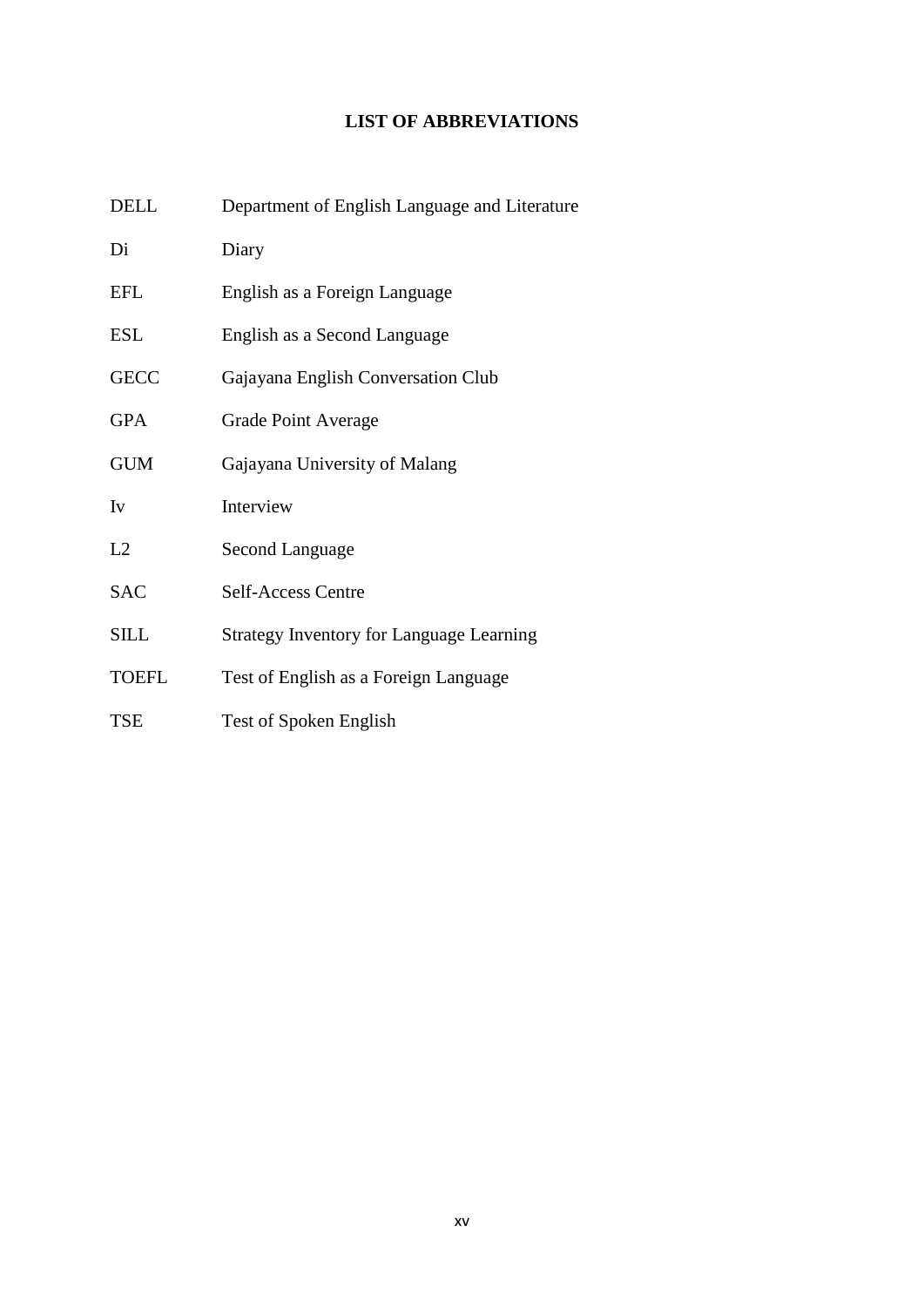### **LIST OF TABLES**

| Table 2.1  | Language learning strategies useful for speaking skills47                     |  |
|------------|-------------------------------------------------------------------------------|--|
| Table 3.1  |                                                                               |  |
| Table 3.2  |                                                                               |  |
| Table 3.3  | Questionnaire-completion sessions and test administration105                  |  |
| Table 4.1  |                                                                               |  |
| Table 4.2  | L2 speaking strategies identified from diaries and interviews $(N = 20)$ 125  |  |
| Table 4.3  |                                                                               |  |
| Table 4.4  |                                                                               |  |
| Table 4.5  | Combined quantitative and qualitative results with reference to the first     |  |
|            |                                                                               |  |
| Table 4.6  | L2 speaking strategies used by advanced, intermediate, and elementary         |  |
|            |                                                                               |  |
| Table 4.7  | Comparison of mean scores for the overall strategy use of advanced,           |  |
|            |                                                                               |  |
| Table 4.8  | L2 speaking strategies with the highest mean score used by advanced,          |  |
|            |                                                                               |  |
| Table 4.9  | L2 speaking strategies with the lowest mean score used by advanced,           |  |
|            |                                                                               |  |
| Table 4.10 | Ranking of mean scores for strategy groups used by advanced, intermediate,    |  |
|            |                                                                               |  |
| Table 4.11 | ANOVA results for the relationship between the students' overall strategy use |  |
|            |                                                                               |  |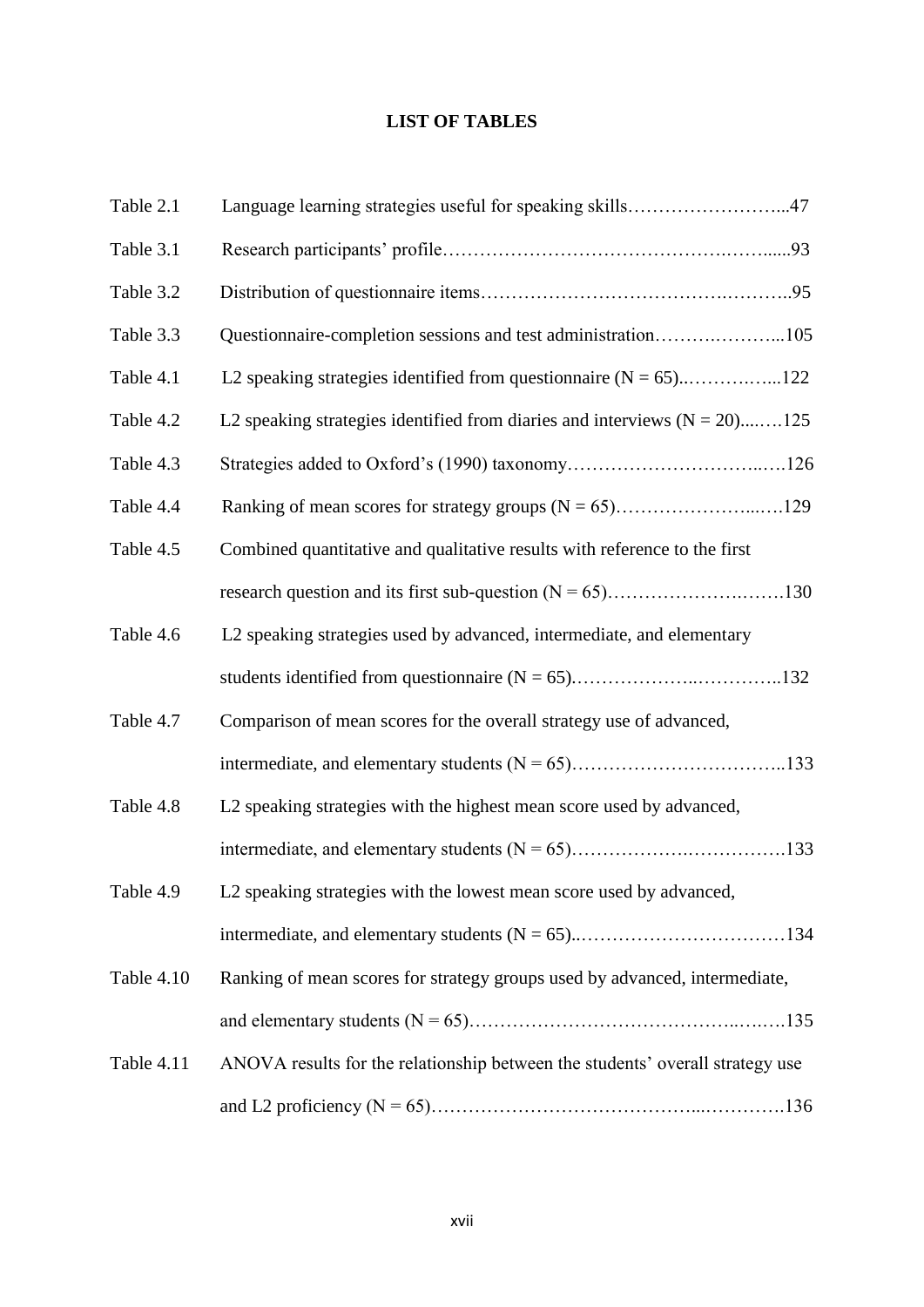- Table 4.12 LSD post hoc test results for the relationship between the students' overall strategy use and L2 proficiency (N = 65)…………………………………....136
- Table 4.13 L2 speaking strategies used by students with advanced, intermediate, and elementary speaking proficiency identified from questionnaire  $(N = 65)$ .....137
- Table 4.14 Comparison of mean scores for the overall strategy use of students with advanced, intermediate, and elementary speaking proficiency  $(N = 65)$ …....138
- Table 4.15 L2 speaking strategies with the highest mean score used by students with advanced, intermediate, and elementary speaking proficiency  $(N = 65)$ …....139
- Table 4.16 L2 speaking strategies with the lowest mean score used by students with advanced, intermediate, and elementary speaking proficiency  $(N = 65)$ .......139
- Table 4.17 Ranking of mean scores for strategy groups used by students with advanced, intermediate, and elementary speaking proficiency (N = 65)…………...…..140
- Table 4.18 ANOVA results for the relationship between the students' overall strategy use and speaking proficiency (N = 65)…………………………..………………140
- Table 4.19 ANOVA results for the significant relationship between the affective strategy group and speaking proficiency (N = 65)………………………..…………..141
- Table 4.20 LSD post hoc test results for a significant relationship between the affective strategy group and speaking proficiency (N = 65)…………………..………141
- Table 4.21 L2 speaking strategies used by male and female students  $(N = 65)$ .............142
- Table 4.22 Comparison of mean scores for male and female students' overall strategy use (N = 65)…………………………………………..………………………….144
- Table 4.23 L2 speaking strategies with the highest mean score used by male and female students (N = 65)…………………………………………………….………144
- Table 4.24 L2 speaking strategies with the lowest mean score used by male and female students (N = 65)……………………………………………………..……...145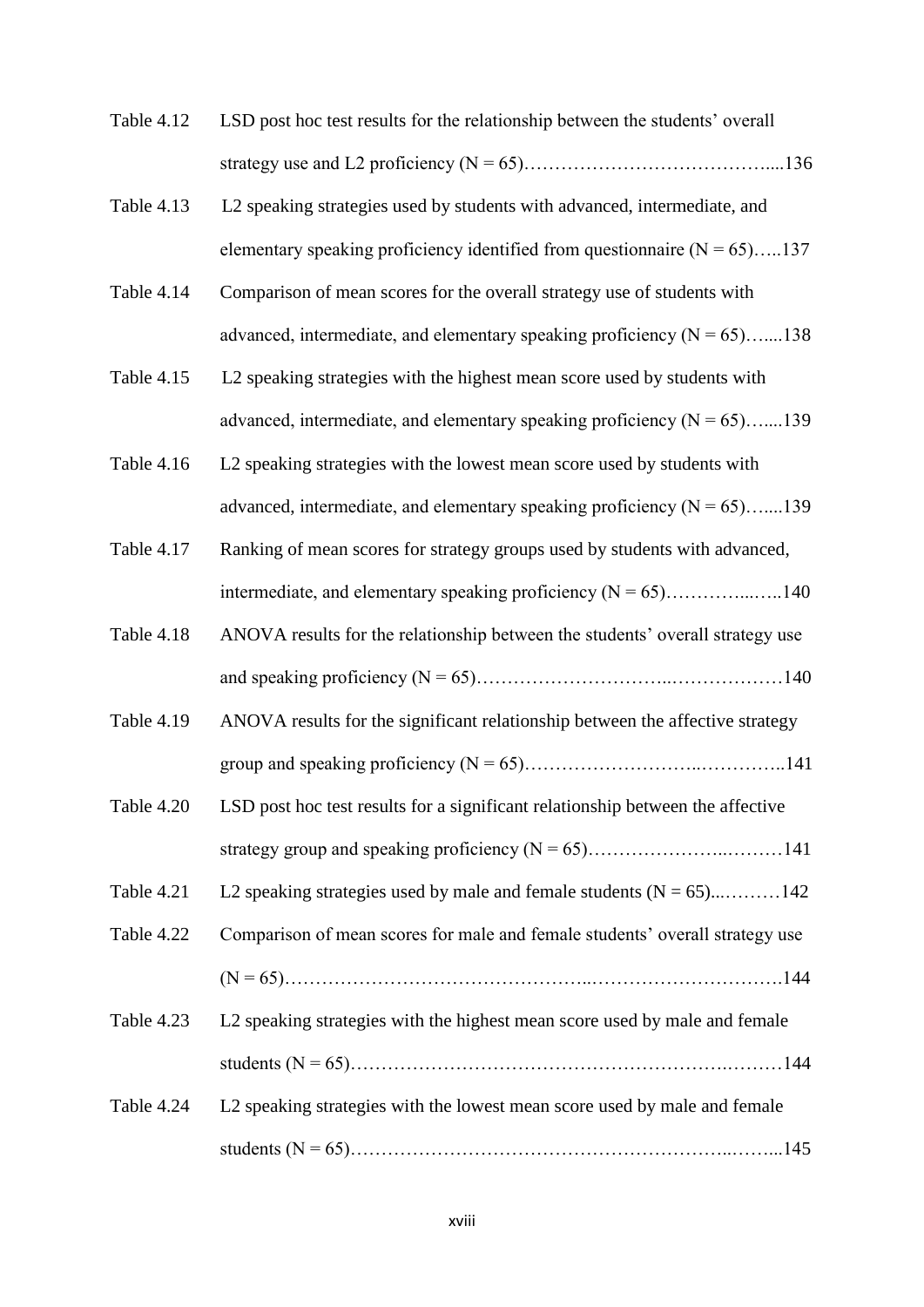| Table 4.25 | Ranking of mean scores for strategy groups used by male and female students   |  |
|------------|-------------------------------------------------------------------------------|--|
|            |                                                                               |  |
| Table 4.26 | Independent Samples Test results for the relationship between the students'   |  |
|            |                                                                               |  |
| Table 4.27 | Independent Samples Test results for the significant relationship between the |  |
|            |                                                                               |  |
| Table 4.28 | How students used strategies and why they used them in such specific ways 164 |  |
| Table 4.29 |                                                                               |  |